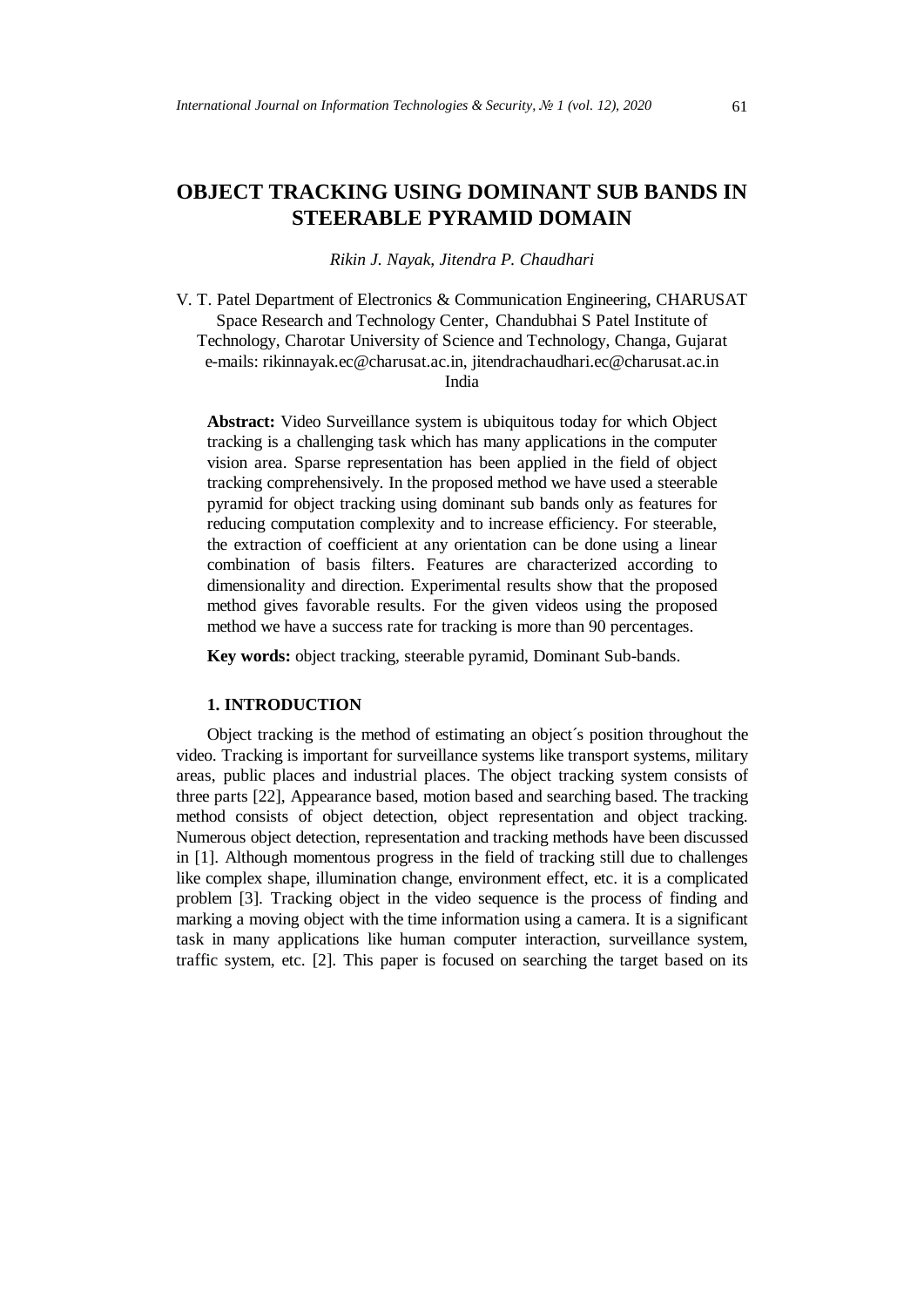sparse information as features. Steerable pyramid transform can decompose image into multiple scales, multiple orientations, it is widely used in image processing applications. An image pyramid is the hierarchical image representation at different resolutions. The idea is to generate several images at different scales and different orientations that characterize the response of a number of filters. Object tracking using steerable uses the energy of steerable coefficients as a feature template. Steerable pyramid transform is rotation invariant and translation invariant so that it can represent of position or orientation of image more sparsely. The goal of feature selection and extraction is to obtain features which maximize the similarity of interested objects and dissimilarity of non-interested objects. It helps in understanding the matching between extracted reference features and target features. It also results in good efficiency in terms of time and cost [7]. In this algorithm searching is based on feature matching with fixed distance however one can introduce prediction using Kalman or such other methods to increase the speed of the algorithm. The paper is organized as follows: In section II we present the related work and concept of steerable pyramid transform. In section III we have described the proposed Method, in section IV we have described experimental results for tracking and in section V we conclude the paper.

#### **2. RELATED WORK**

Recently many tracking methods have been proposed in different literature. Different tracking strategies have been discussed in [1]. However Most of these work well for fixed scenarios or conditions. The object tracking algorithms can be generally divided into four groups: region based [25], contour based [26], model based [27] and feature based [28] algorithms. Some of the popular methods for object tracking are based on Kalman filter [29, 30], Particle filter [31], and Mean Shift [32] trackers. Transform based tracking algorithm proposed by [6, 8, 21, 24]. Wavelet and other such frequency transform based object tracking methods are available but they have shift and rotation sensitivity issues, and poor in directionality [8]. In [6, 8], they have used Curvelet transform for object tracking by selecting the energy of coefficients as features and predict the location of the object in current frame with help of previous three frames and basic equations of straight line motion. They have used the energy as a matching parameter for object tracking. Tracking algorithm tracks the object in the next frame based on to the value of the current velocity measured from the previous three frames. In [23] we have used dominant curvelet sub bands for object tracking. Tracking can also be used in surveillance [35] as well as to track animal, vehicle or player in game [34]. However, to track object which changes its shape or appearance is very challenging. Application of tracking can be extended to smart surveillance where the behavior of tracked object can be detected and further action could be taken. Such a system can apply to detect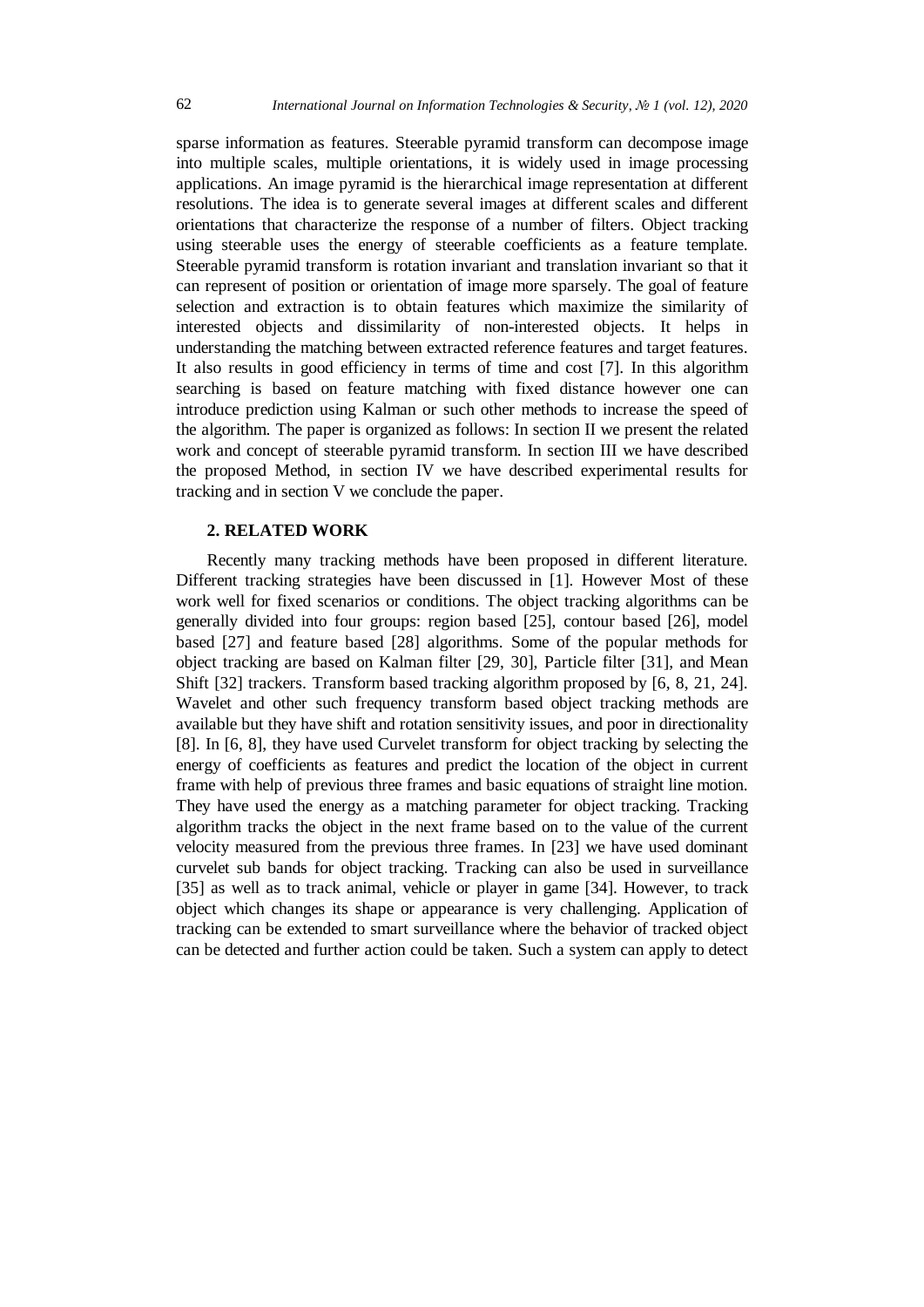abandoned object [33]. Deep Learning and Convolution neural network (CNN) indeed improve the tracking capability however it also adds complexity in computational requirements.

Steerable transform has the advantage of being aliasing free [9] because it uses a low pass filter at each decomposition stage and can be designed to produce any number of orientation bands. Oriented filters are used in many applications like object reorganization [10], enhancement [11], Palm print reorganization [12], denoising [13], orientation estimation [14], Image fusion [20], Brain disease diagnosis [15], Texture classification [18], Texture image retrieval [19] etc. It has an advantage of overcoming the limitations of orthogonal separable wavelet decompositions [16].

## **3. STEERABL PYRAMID TRANSFORM**

In a steerable pyramid, Image is first decomposing in two sub bands: a low pass and high pass using filters. This low pass band continues divided in different band pass coefficients at different orientation using band pass filters, followed by a low pass band sub sampled by a factor of two. This is as shown in fig 1.



*Fig. 1. Image decomposition for Steerable pyramid transform with four band pass*

Steerability means wavelet image can be rotated at any orientation by using a linear combination of the primary set of components [9, 17]. One drawback of the steerable pyramid is its computation efficiency: the resulting transform is considerably over complete by a factor  $\frac{12}{3}$  $\frac{4K}{2}$ . Where K is the number of orientation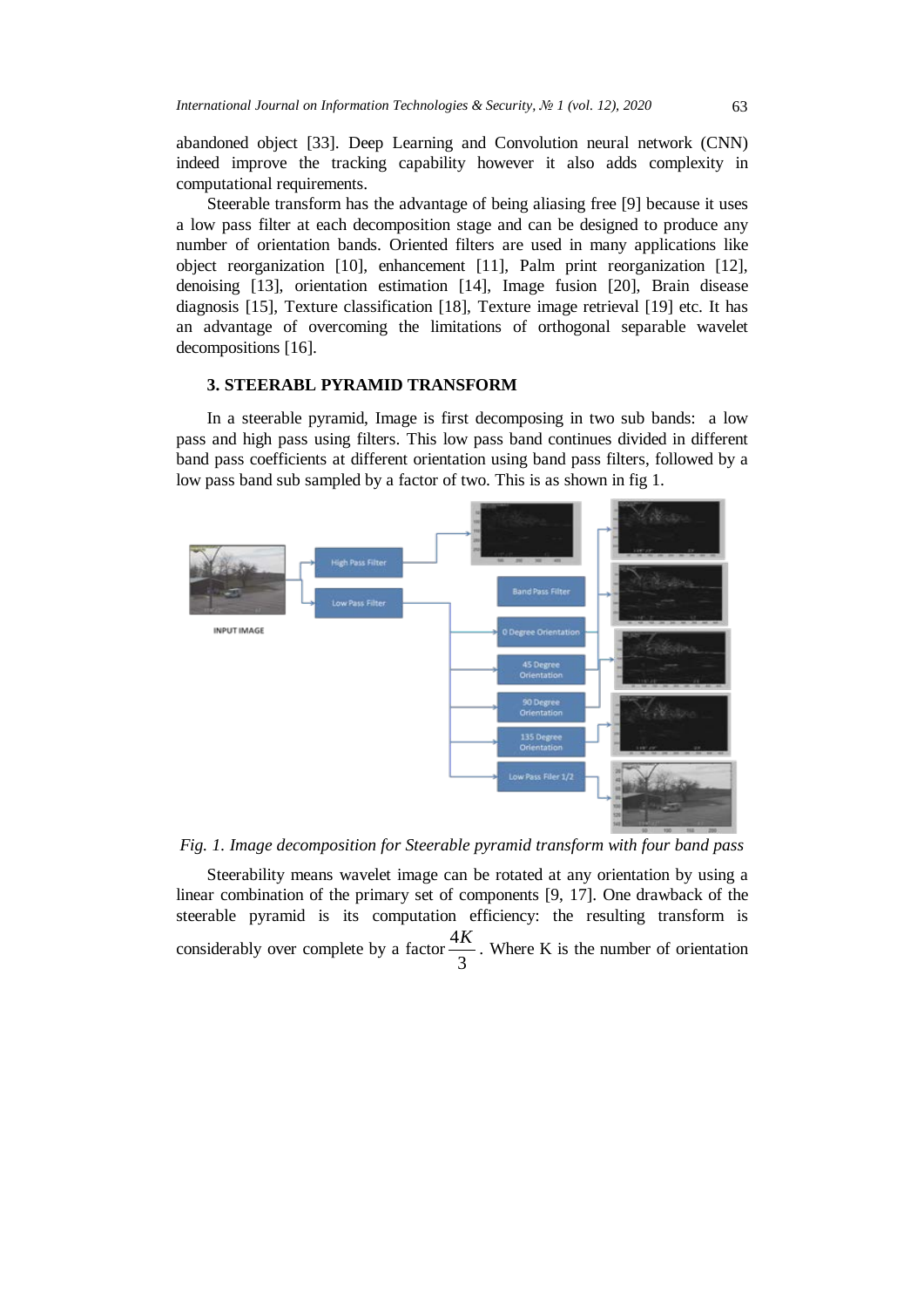bands. For the understanding case of steerable pyramid Consider a two dimensional symmetric filter g with Gaussian impulse response is [9],

$$
G(x, y) = e^{-(x^2 + y^2)}
$$
 (1)

Now the first x derivative of a Gaussian  $G_1^{0^0}$  is

$$
G_1^{0^0} = \frac{d}{dx}G(x, y) = -2xe^{-(x^2 + y^2)}
$$
 (2)

and same function rotated  $90^0$  is

$$
G_1^{90^0} = \frac{d}{dy} G(x, y) = -2ye^{-(x^2 + y^2)}
$$
 (3)



*Fig. 2. Steerable pyramid Coefficients (b), (c) and (d) for original image (a)*

Now using these two primary set of basis filter we can obtain coefficient for any orientation using linear combination of these basis filters.

Filter  $G_1^{\Theta^0}$  for particular orientation band at  $\Theta$  can be synthesized by taking linear combination of  $G_1^{\Theta^0}$  at 0 and 90:

$$
G_1^{\Theta} = \cos(\Theta) G_1^{0} + \sin(\Theta) G_1^{90} \tag{4}
$$

This is shown in fig 2. Here figure (b) and (c) are steerable coefficients for orientation 0 and 90 degree. Fig (d) shows steerable coefficients for orientation  $\theta$  = 45 degree.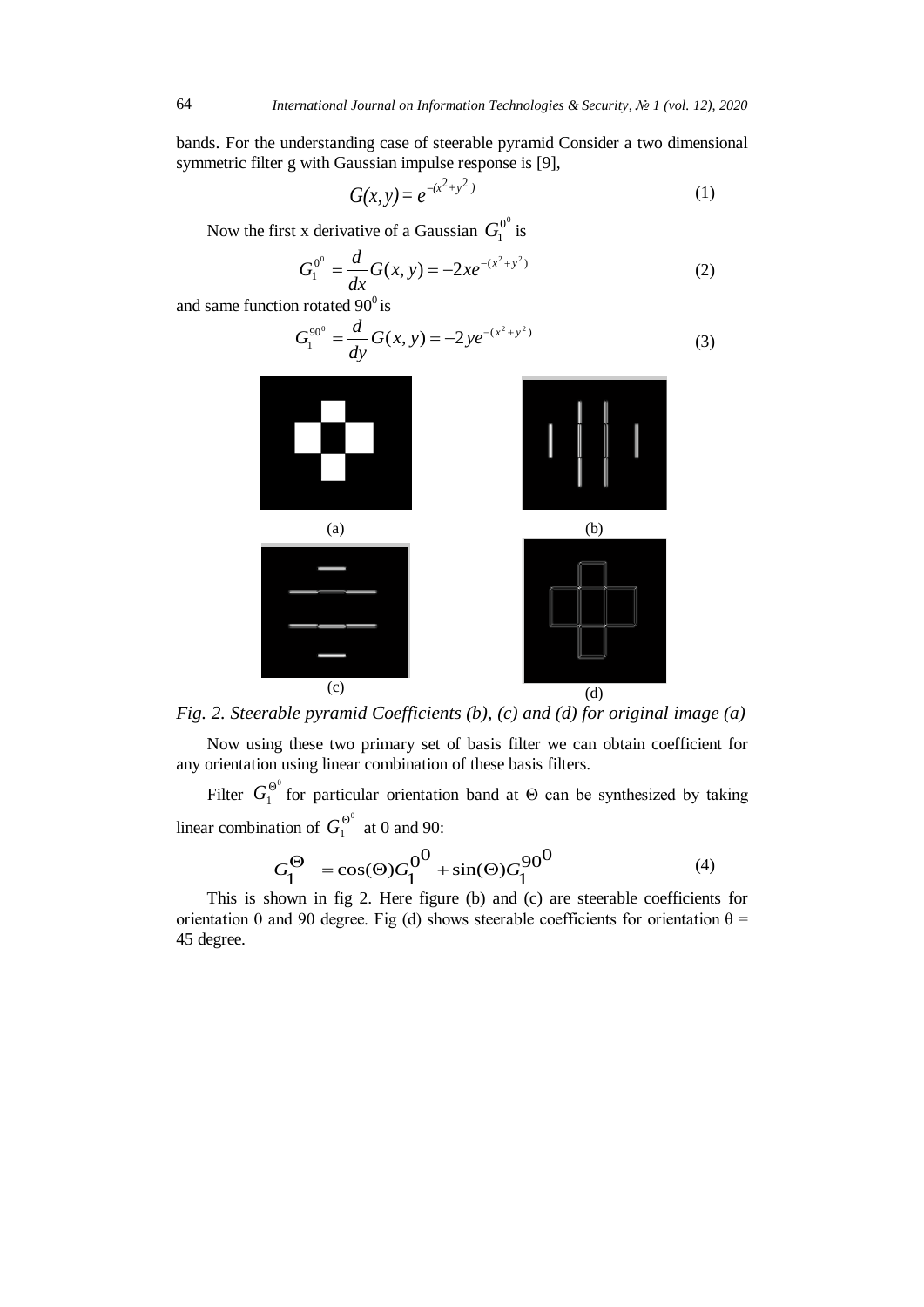*International Journal on Information Technologies & Security, № 1 (vol. 12), 2020* 65

$$
\text{Im}(d) = \frac{1}{\sqrt{2}} \text{Im}(b) + \frac{1}{\sqrt{2}} \text{Im}(c) \tag{5}
$$

#### **4. TRACKING ALGORITHM**

The Steps for the algorithm are as below. The algorithm is based on, described by the author in [21].

#### **Steps of the algorithm:**

**Step 1:** Object selected by the user

**Step 2:** Extract the features of the selected object using coefficients of the steerable filter.

**Step 3:** Search the object using a fixed window by matching the features with the features extracted in step 2

**Step 4:** Identify the minimum difference in features with primary extracted features from step 2

**Step 5:** Create a bounding box around the identified location where the difference is minimum and search the object in next frame using step 3

## **Program Realization:**

For Frame = 1:

Apply Contrast Enhancing on Frame

Target template is selected by the user in the first frame

Apply the Steerable Pyramid transform and select dominant coefficients

Calculate the energy for the first frame using

 $E = \sum_{i,j} f_{j}$  *ofboundingbox*  $|W(i,j)|^2$ 

For Frame  $= 2$ : n:

Apply Contrast Enhancing on Frame

Using a fixed window divide the frame into n block

 Apply the Steerable Pyramid transform on each block; Select the same dominant coefficients as in first frame

Calculate the energy using  $Enew = \sum_{i,j}^{\infty} j_{i,j}$  *ofboundingbox*  $|w(i,j)|^2$ 

 Match the template using abs(E-Enew) between two frames. Create a box where abs(E - Enew) is minimum.

W(i, j) is steerable pyramid sub bands at (i, j) point. For steerable any orientation band can be synthesized by using a linear combination of primary set basic sub bands. Then the object's next position is estimated by measuring the similarity between two vectors of energy. Here we have considered dominant coefficients instead of all steerable coefficients. In proposed method we have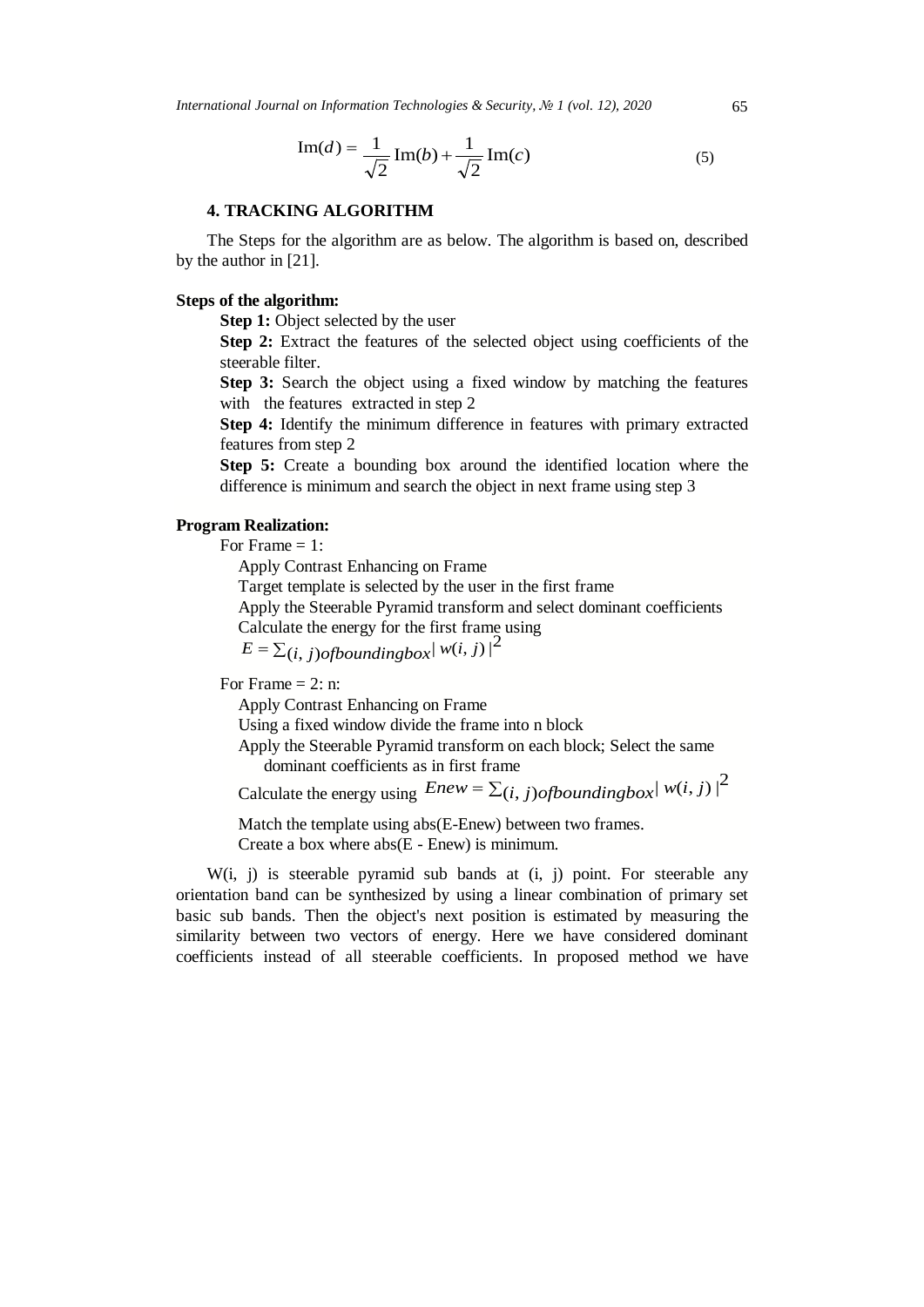presumed that object is not tilted beyond a certain limit however with change in orientation we can use a dynamic selection of dominants coefficients ( i.e. Maximum energy). For tracking an object in video sequences we have considered a video as a combination of thousands of different frames.

## **5. EXPERIMENTAL RESULTS**

## **5.1 Case Study 1**

Fixed camera: Here in the video, the man is walking on the street (Fig.3). In this video object as well as background is moving. Here a frame size of the video is 160x120**.** We have applied our algorithm to 80 frames. The results are as shown in fig 3. For measuring the accuracy we have used centroid parameter compare with actual centroid measured manually.











Frame 9 Frame 10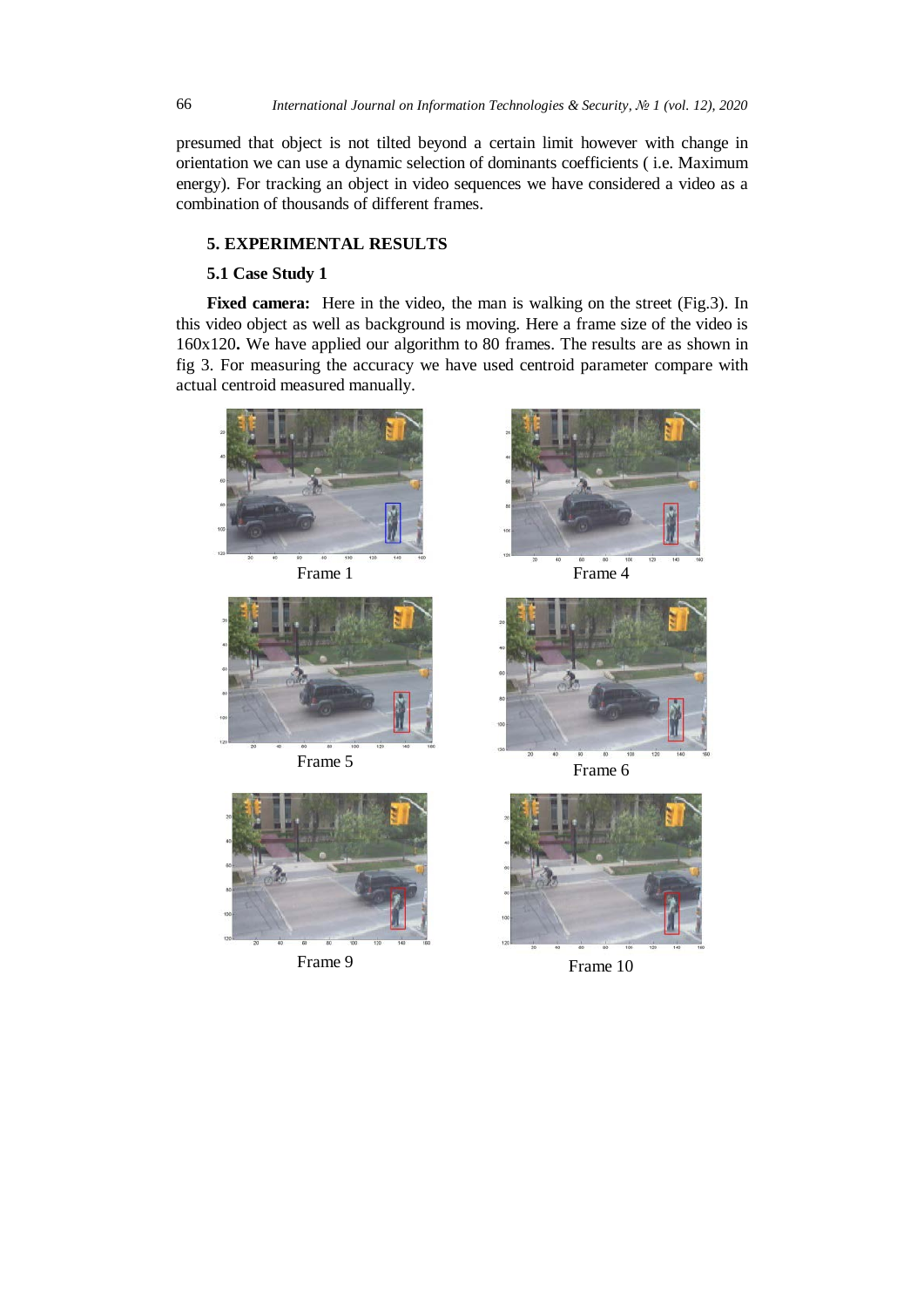

*Fig. 3. Tracked Object*

Fig 4 shows a graph for the comparison of the centroid of a tracked object with the actual centroid. From the graph it is shown that the method gives very close results with actual.



*Fig. 4. Center location for man video*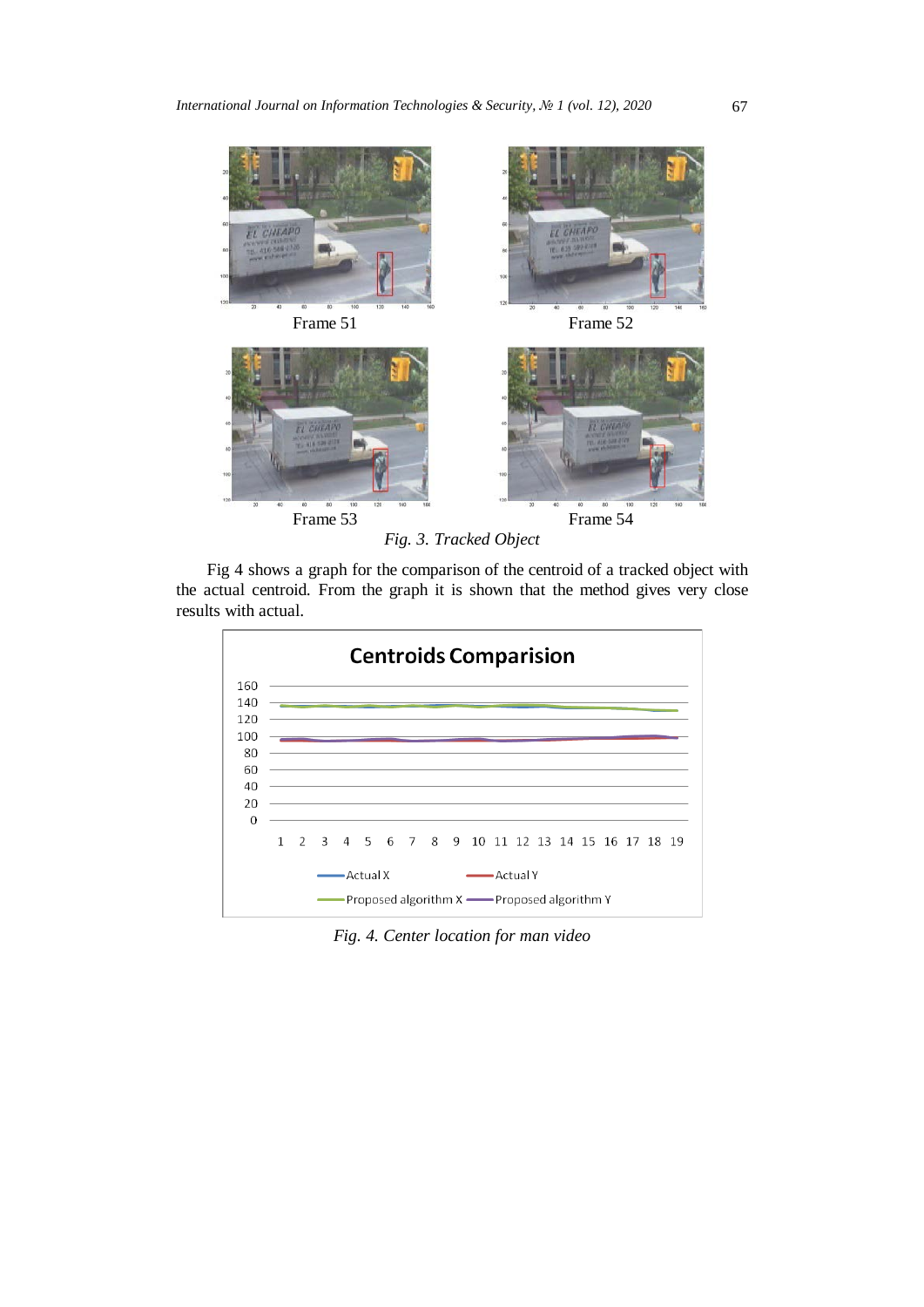Table 1 shows actual centroid and centroid with the steerable based method. Here actual centroid computed manually for selected frame and centroid with the proposed method is centroid from the tracked frame. Success rate gives closeness in percentage.

| Frame No       | Actual |      | Proposed algorithm |     | Success rate $(\% )$ |          |
|----------------|--------|------|--------------------|-----|----------------------|----------|
|                | X      | Y    | X                  | Y   | X                    | Y        |
| $\mathbf{1}$   | 136    | 95   | 136.5              | 96  | 99.63235             | 98.94737 |
| $\overline{2}$ | 136    | 95   | 135.5              | 97  | 99.63235             | 97.89474 |
| 3              | 136    | 94.5 | 136.5              | 94  | 99.63235             | 99.4709  |
| $\overline{4}$ | 136    | 95   | 135.5              | 95  | 99.63235             | 100      |
| 5              | 135    | 95   | 136.5              | 96  | 98.88889             | 98.94737 |
| 6              | 136    | 95   | 135.5              | 97  | 99.63235             | 97.89474 |
| $\tau$         | 136    | 94.5 | 136.5              | 94  | 99.63235             | 99.4709  |
| 8              | 136.5  | 95   | 135.5              | 95  | 99.2674              | 100      |
| 9              | 136.5  | 95.5 | 136.5              | 96  | 100                  | 99.47644 |
| 10             | 136    | 95   | 135.5              | 97  | 99.63235             | 97.89474 |
| 11             | 136    | 95.5 | 136.5              | 94  | 99.63235             | 98.42932 |
| 12             | 135    | 96   | 137.5              | 95  | 98.14815             | 98.95833 |
| 13             | 135.5  | 96   | 136.5              | 96  | 99.26199             | 100      |
| 14             | 134    | 96.5 | 135.5              | 97  | 98.8806              | 99.48187 |
| 15             | 134    | 97.5 | 134.5              | 98  | 99.62687             | 99.48718 |
| 16             | 133.5  | 97   | 133.5              | 99  | 100                  | 97.93814 |
| 17             | 133    | 97.5 | 132.5              | 100 | 99.62406             | 97.4359  |
| 18             | 131    | 98   | 131.5              | 101 | 99.61832             | 96.93878 |
| 19             | 131    | 98.5 | 130.5              | 98  | 99.61832             | 99.49239 |
| 20             | 130    | 97   | 129.5              | 99  | 99.61538             | 97.93814 |

*Table 1. Center location of man object video*

For measuring the performance we have used "success rate" as a parameter. It can be defined as

Success rate (in %) =  $\frac{Centroid_{actual} - | Centroid_{actual} - Centroid_{proposed method}|}{\epsilon_{intial} + 100\%}$ *actual actual actual proposedmethod Centroid Centroid* − *Centroid* − *Centroid*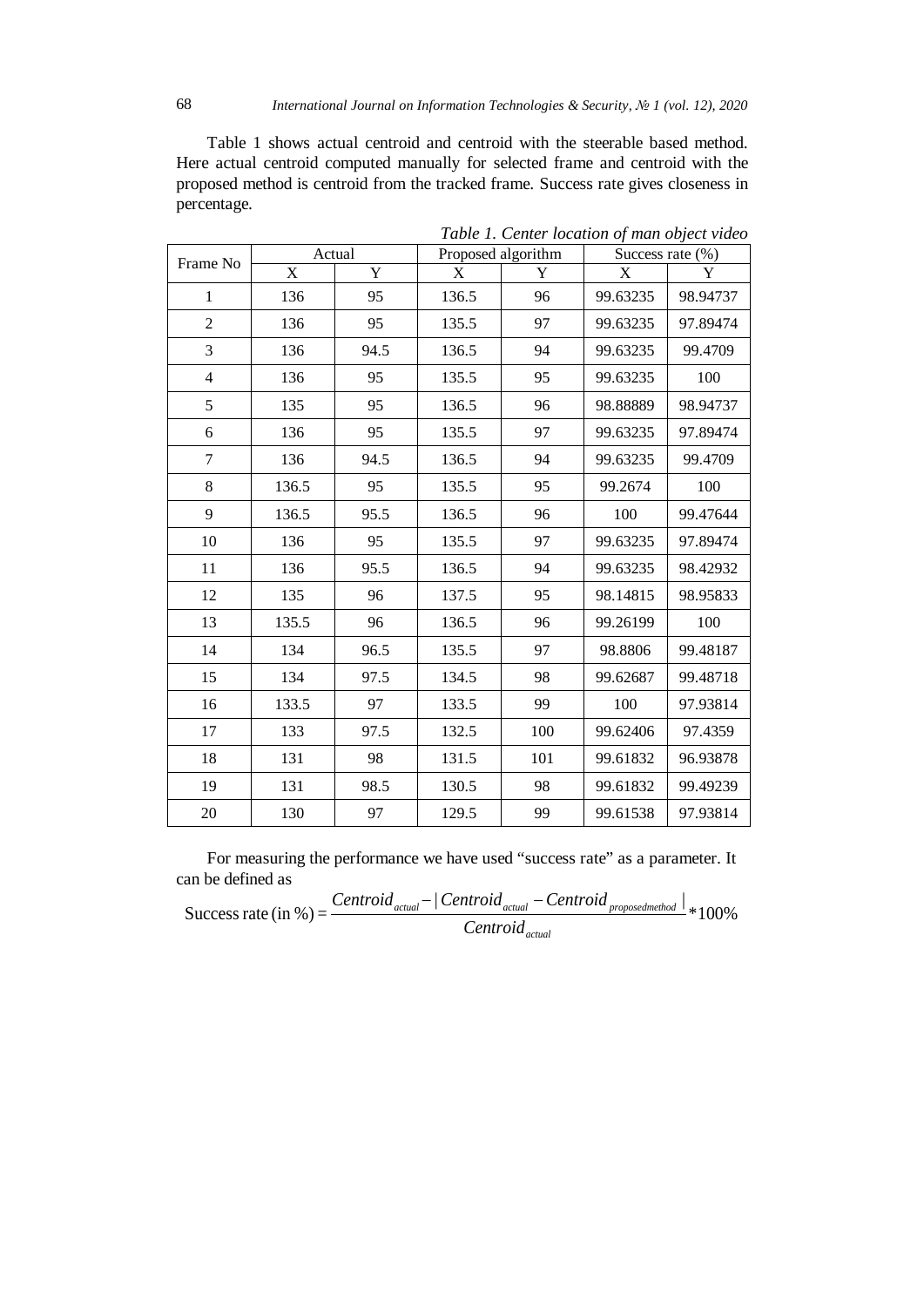## **5.2 Case Study II**

**Moving camera:** In the second case we have used a video in which camera is moving. In video we have tracked a player in football match. The size of the frame is 640 x 360. We have tracked the object in 55 frames. Fig 5 shows tracked results.



*Fig. 5. Player track Frame No 1 to 10, Blue box shows selected object, In Red it shows tracked object*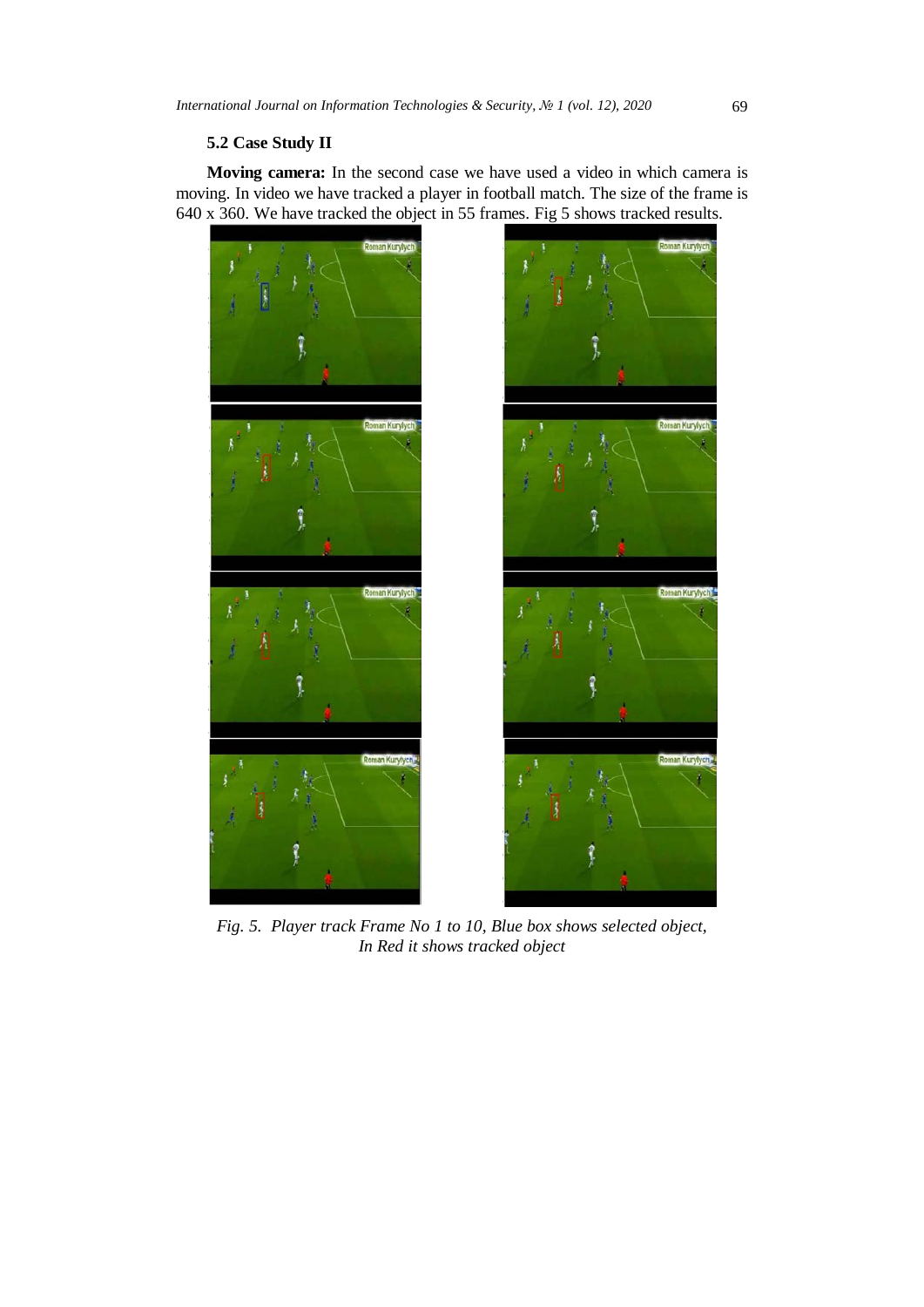## **5.3 Case Study III**

**Moving camera:** Moving truck is tracked for this scenario. The result is presented in Fig. 6.



*Fig. 6. Truck Track*

We have also compared the proposed algorithm in which we have used only dominant coefficients with all bandpass coefficients of the steerable pyramid. Here the algorithm applied for both cases for frame no 51 to 85. In the case of all bandpass it missed object after frame no 71. In the case of the proposed method due to sparse representation of image with dominant sub-bands, it works well for tracking compare to all sub-bands. We have compared the simulation results with curvelet and steerable pyramid with all bands at an appropriate scale. Table 2 shows the comparison.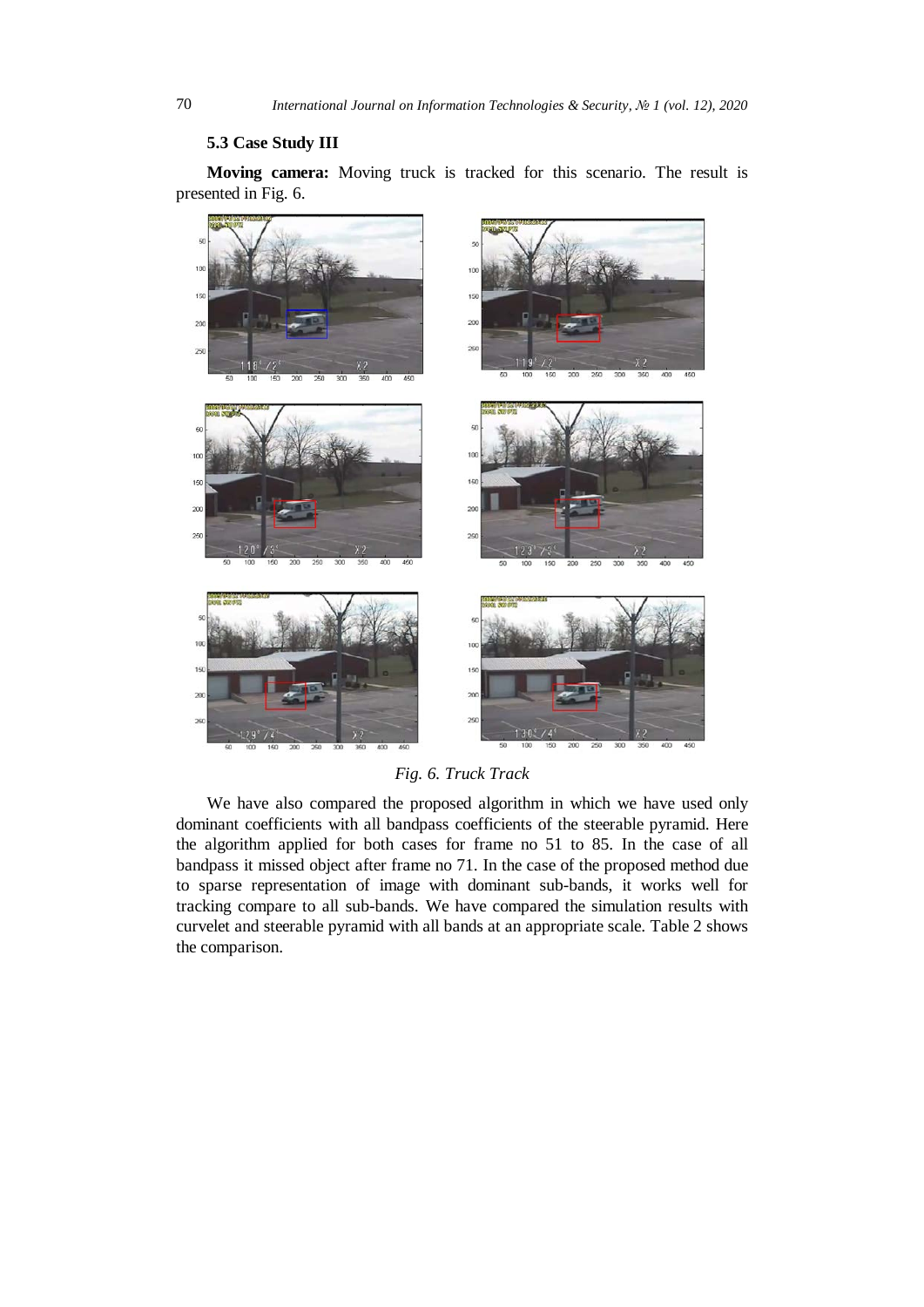|                | Curvelet | Steerable with all<br>bandpass | Steerable with<br>dominant bandpass |
|----------------|----------|--------------------------------|-------------------------------------|
| No of frames   | 35       |                                |                                     |
| Tracked frames |          |                                |                                     |
| Scale          |          |                                |                                     |

*Table 2 Comparison of Steerable with one BP, all BP and Curvelet*

# **6. CONCLUSION**

We have developed and demonstrate a steerable pyramid transform-based method for tracking an object in the video sequence. For tracking we have used dominant sub-bands for extracting templates. For the given dataset we are able to track the object with more than 90 percent success rate. Results show that our method works well for different case study videos since dominant sub-bands give sparse representation for the object. We have also compared the proposed method with all band pass coefficients of steerable pyramid at one scale. In the case of all bands pass it missed object totally after 21st frame. The method has been tested in various cases. Here for the tracking we used simple template matching based searching methods however one can add prediction with changeable searching distance to reduce the timing of the algorithm.

## **REFERENCES**

[1]. Yilmaz, Alper, Omar Javed, and Mubarak Shah. Object tracking: A survey. *ACM computing surveys*, 38.4, 2006, 13 p..

[2]. Li, X., Hu, W., Shen, C., Zhang, Z., Dick, A. and Hengel, A.V.D. A survey of appearance models in visual object tracking. *ACM transactions on Intelligent Systems and Technology (TIST)*, 4(4), 2013, p.58

[3]. J. Gao, T. Zhang, X. Yang and C. Xu. Deep Relative Tracking, *IEEE Transactions on Image Processing*, vol. 26, no. 4, April 2017, pp. 1845-1858, doi: 10.1109/TIP.2017.2656628

[4]. Luo, W., Xing, J., Zhang, X., Zhao, X. and Kim, T.K. Multiple object tracking: A literature review. *ArXiv preprint* arXiv: 1409.7618, 2014.

[5]. L. Wei and L. Xingwei, Multiple object tracking based on modified algorithm of GMMCP tracker, *2016 IEEE International Conference on Signal and Image Processing (ICSIP)*, Beijing, 2016, pp. 11-15. doi: 10.1109/SIPROCESS.2016.7888214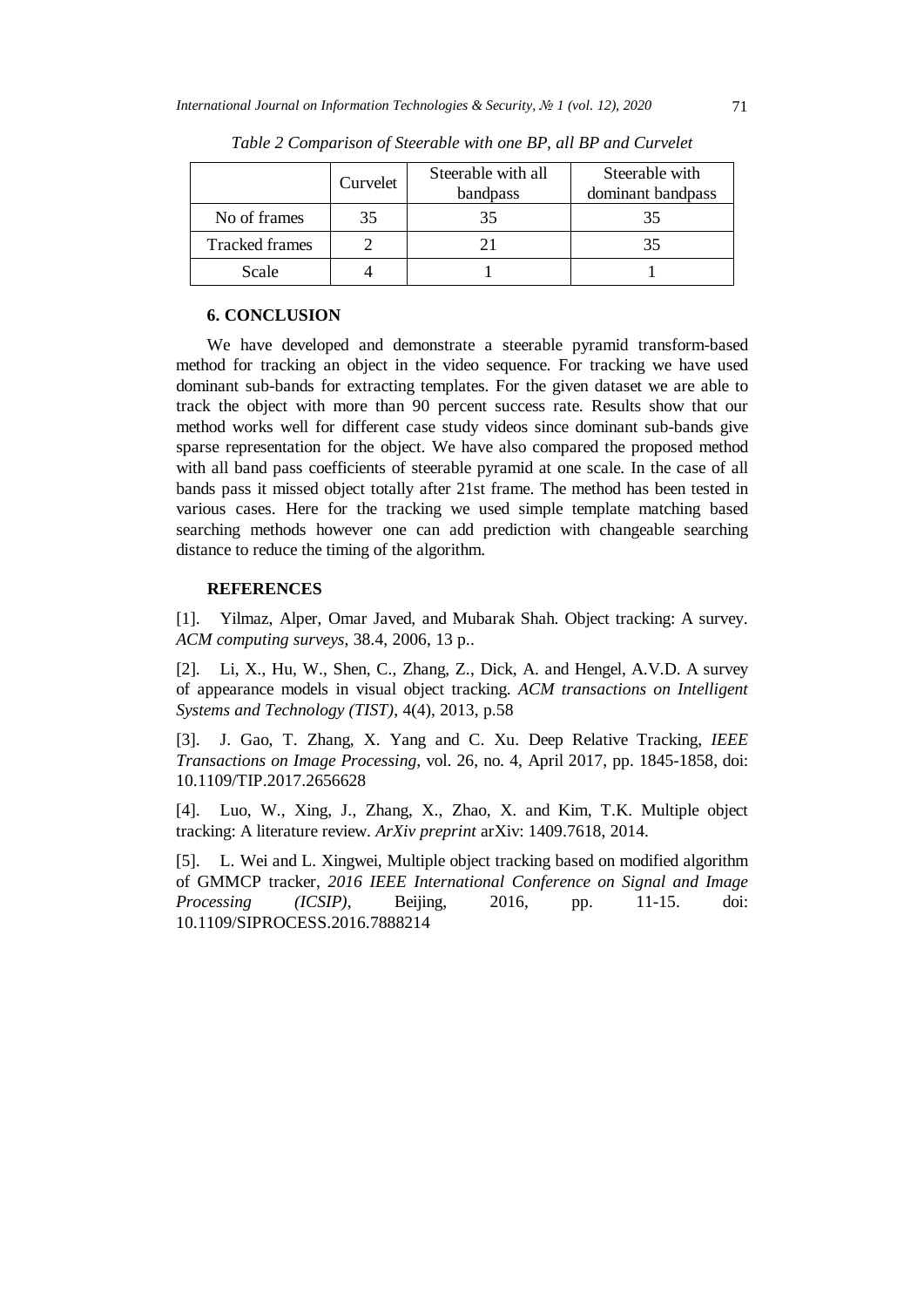[6]. S. Nigam and A. Khare. Curvelet transform-based technique for tracking of moving objects, *IET Computer Vision*, vol. 6, no. 3, pp. 231-251, May 2012. doi: 10.1049/iet-cvi.2011.0023.

[7]. Khaire, Utkarsh Mahadeo, and R. Dhanalakshmi. Stability of Feature Selection Algorithm: A Review. *Journal of King Saud University-Computer and Information Sciences*, 2019.

[8]. Binh N.T., Khare A. Object Tracking Of Video Sequences In Curvelet Domain, *International Journal Of Image And Graphics*, World Scientific Publication, vol. 11, No 1 , 2011, pp. 1-20.

[9]. W. T. Freeman and E. H. Adelson. The design and use of steerable filters, *IEEE Trans. Pattern Analysis and Machine Intelligence*, vol. 13, no. 9, 1991, pp. 891--906.

[10]. Xiantong Zhen and Ling Shao, "Spatio-temporal steerable pyramid for human action recognition,"  $10^{th}$  *IEEE International Conference and Workshops on Automatic Face and Gesture Recognition (FG)*, Shanghai, 2013, pp. 1-6.

[11]. F. Denis, F. Davignon and A. Baskurt. Steerable pyramid for contrast enhancement and directional structures detection, *11th European Signal Processing Conference*, Toulouse, 2002, pp. 1-4.

[12]. D. Tamrakar and P. Khanna. Multispectral palmprint recognition using steerable filter, *9th International Conference on Industrial and Information Systems (ICIIS)*, Gwalior, 2014, pp. 1-5.

[13]. Ehsaeyan, E. An Improvement of Steerable Pyramid Denoising Method. *Iranian Journal of Electrical and Electronic Engineering*, 12.1, 2016, pp. 35-41.

[14]. Nestares, Oscar. *Automatic dominant orientation estimation in text images based on steerable filters*. U.S. Patent No. 8,139,894. 20 Mar. 2012.

[15]. Kale, Vandana V., Satish T. Hamde, and Raghunath S. Holambe. Brain disease diagnosis using local binary pattern and steerable pyramid. *International Journal of Multimedia Information Retrieval*, 2019, pp. 1-11.

[16]. H. Kaur and K. Kaur. Image Forgery Detection using Steerable Pyramid Transform and Lab Color Space, *International Journal of Advanced Research in Computer Science and Software Engineering*, vol.-5, No 8, August 2015.

[17]. M. Unser, N. Chenouard and D. Van De Ville. Steerable Pyramids and Tight Wavelet Frames in \$L\_{2}({BBR}^{d})\$, *IEEE Transactions on Image Processing*, vol. 20, no. 10, pp. 2705-2721, October 2011. doi: 10.1109/TIP.2011.2138147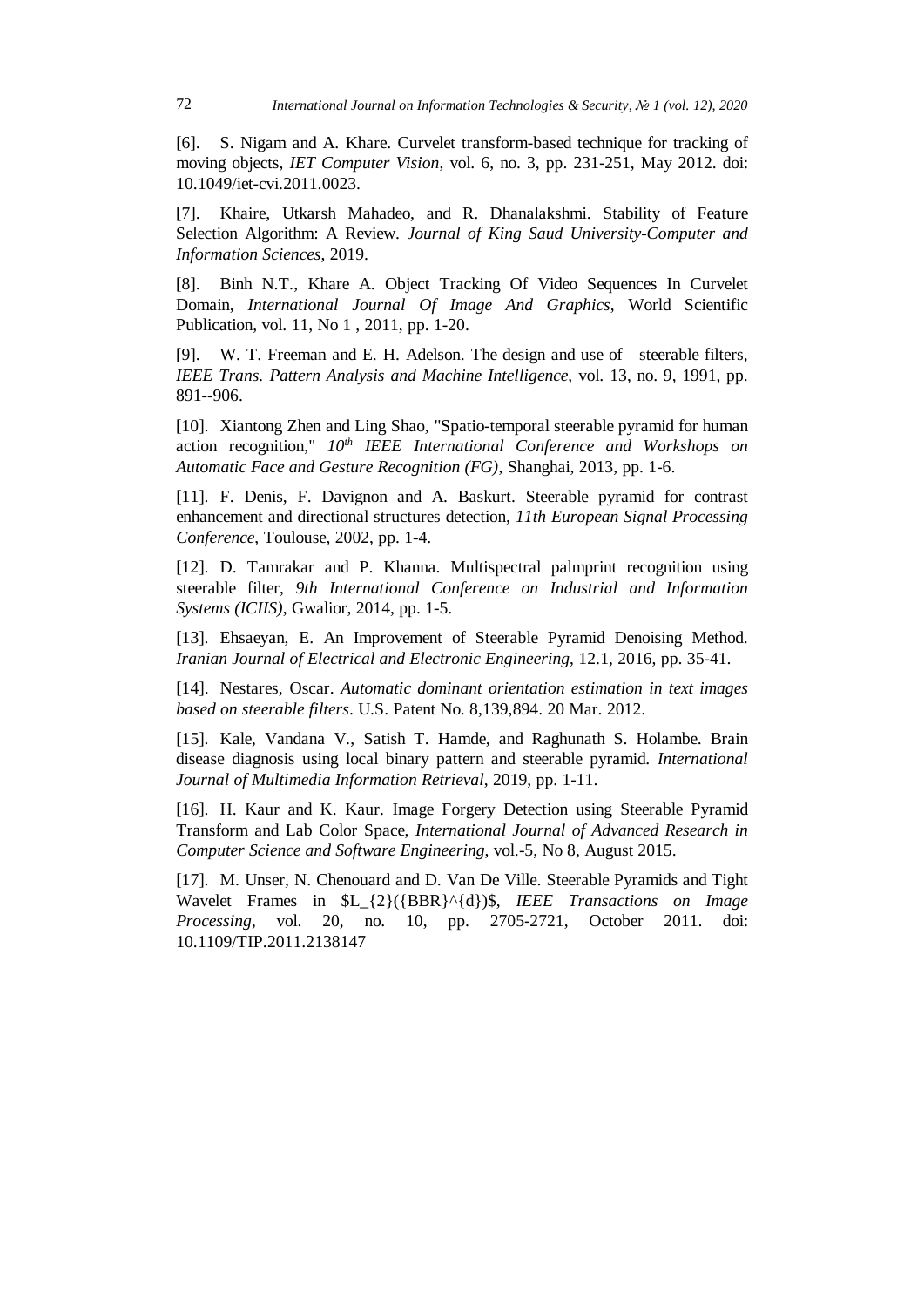[18]. Dash, Sonali, and Uma Ranjan Jena. Texture classification using steerable pyramid based Laws' masks, *Journal of Electrical Systems and Information Technology*, 4.1, 2017, pp.185-197.

[19]. Pandiselvi, G., et al. Steerable Pyramid Decomposition-Rotation & Scale invariant texture image retrieval. *International Journal of Computer Science and Network Security* (IJCSNS), 16.3, 2016, p. 114.

[20]. Xu, Shengnan, and Zhenhua Li. Remote sensing image fusion using intensityhue-saturation transform and steerable pyramid transform, *Chinese Automation Congress (CAC)*. IEEE, 2017.

[21]. A. Khare and U. S. Tiwary. Daubechies Complex Wavelet Transform Based Moving Object Tracking, *2007 IEEE Symposium on Computational Intelligence in Image and Signal Processing*, Honolulu, HI, 2007, pp. 36-40.

[22]. L. Wen, Z. Cai, Z. Lei, D. Yi and S. Z. Li. Robust Online Learned Spatio-Temporal Context Model for Visual Tracking, *IEEE Transactions on Image Processing*, vol. 23, no. 2, pp. 785-796, 2014. doi: 10.1109/TIP.2013.2293430.

[23]. Nayak, R., Bhavsar, J., Chaudhari, J., Mitra, S. K. Object tracking in curvelet domain with dominant curvelet subbands. *Energy*, 16(775.86), 2012, p=32

[24]. Prakash, Om, and Ashish Khare. Tracking of moving object using energy of biorthogonal wavelet transform. *Chiang Mai J. Sci.* 42.3, 2015, pp. 783-795.

[25]. Lee, Hyemin, and Daijin Kim. Salient region-based online object tracking. *IEEE Winter Conference on Applications of Computer Vision (WACV)*. IEEE, 2018.

[26]. Kanagamalliga, S., and S. Vasuki. Contour-based object tracking in video scenes through optical flow and gabor features. *Optik*, 157, 2018, pp. 787-797.

[27]. Zhou S. K., Chellappa R. and Moghaddam B. Visual tracking and recognition using appearance-adaptive models in particle filters, *IEEE Transactions on Image Processing*, 13(11), 2004, pp. 1491–1506.

[28]. Kang, Kyuchang, et al. Invariant feature based object tracking using discrete dynamic swarm optimization. *Etri Journal*, 39.2, 2017, pp. 151-162.

[29]. Ali A and K Terada 2009 A Framework for Human Tracking using Kalman Filter and Fast Mean Shift Algorithms, *IEEE Int'l* Conf. *on Computer Vision Workshops (ICCV Workshops)*, Kyoto, 2009.

[30]. Zhao J, W Qiao and G-Z Men. An approach based on mean shift and KALMAN filter for target tracking under occlusion, *Int. Conf. on Machine Learning and Cybernetics,* Volume 4, Baoding, 2009.